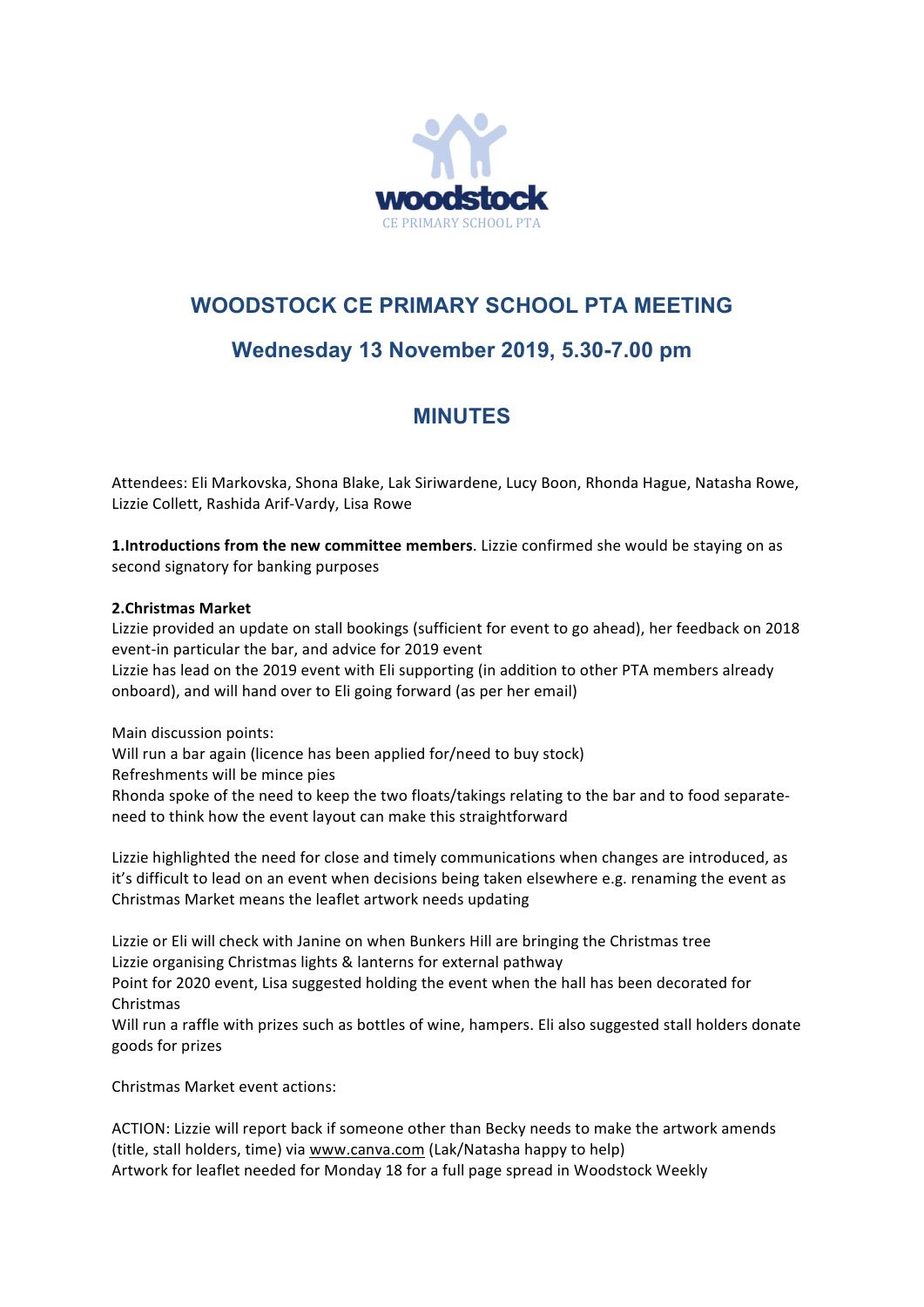ACTION: Set up a satellite WhatsApp group for the Christmas Market to ensure closer communications

ACTION: Eli will send an email requesting volunteers (Lizzie advised sending it from PTA email account to volunteer mailing group)

ACTION: Designate a lead for raffle prize donations

(Lizzie left the meeting after this discussion)

### **3.DecemberFest**

Janine Saxton taking lead on 2019 event

Shona has sent the letters requesting raffle prizes. Shona, Lak and Natasha will follow up businesses from Monday

Flowers Estate Agents have again donated the main prize. Have asked to be kept up to date-Lak will take that on

As well as a PTA member, Lisa Rowe will also be a signatory on the thank you letters to raffle donors

Decemberfest Actions:

ACTION: Committee to meet with Janine asap regarding what support she needs from them (Natasha happy to set up meeting)

### **4.Nativity plays catering**

Lucy will be the lead for the four plays

In addition to the tea, coffee, seasonal fruit tea, suitable refreshments for children, we will serve mulled wine at the three 6.00pm plays (but not the 10.30am play)

Suggested selling price for a glass of mulled wine & mince pie £3 (all other prices already set) Rhonda will ask Amanda for TEN licences

Richard Graham, SBM is the school liaison contact for set up

Need three volunteers per event (4 events in total) and ask that EYFS/KS1 parents volunteer at the plays their children are not in (so they can enjoy watching their kids!)

Lucy will approach baker volunteers

Lucy will speak to Ellie Green about including a promo in the Nursery newsletter and reaching nursery parents

Christmas Nativity actions:

ACTION: Lucy will arrange a volunteer call out, approach trusted bakers and engage nursery parents via newsletter

### **5.Other items/AOB**

a) Lisa provided an update on spending PTA funds. Running track currently awaiting outcome from the planning permission process. Hopeful could be installed by Easter. Lisa following it up.

b) Christmas crackers for children's Christmas lunch

Chloe awaiting quote for sustainable crackers to present to Committee for go ahead

c) Dishwasher

No one present could recall the plan for the dishwasher. Eli will liaise with Chloe to check whether it's still a required purchase

d) PTA funds-what else to buy?